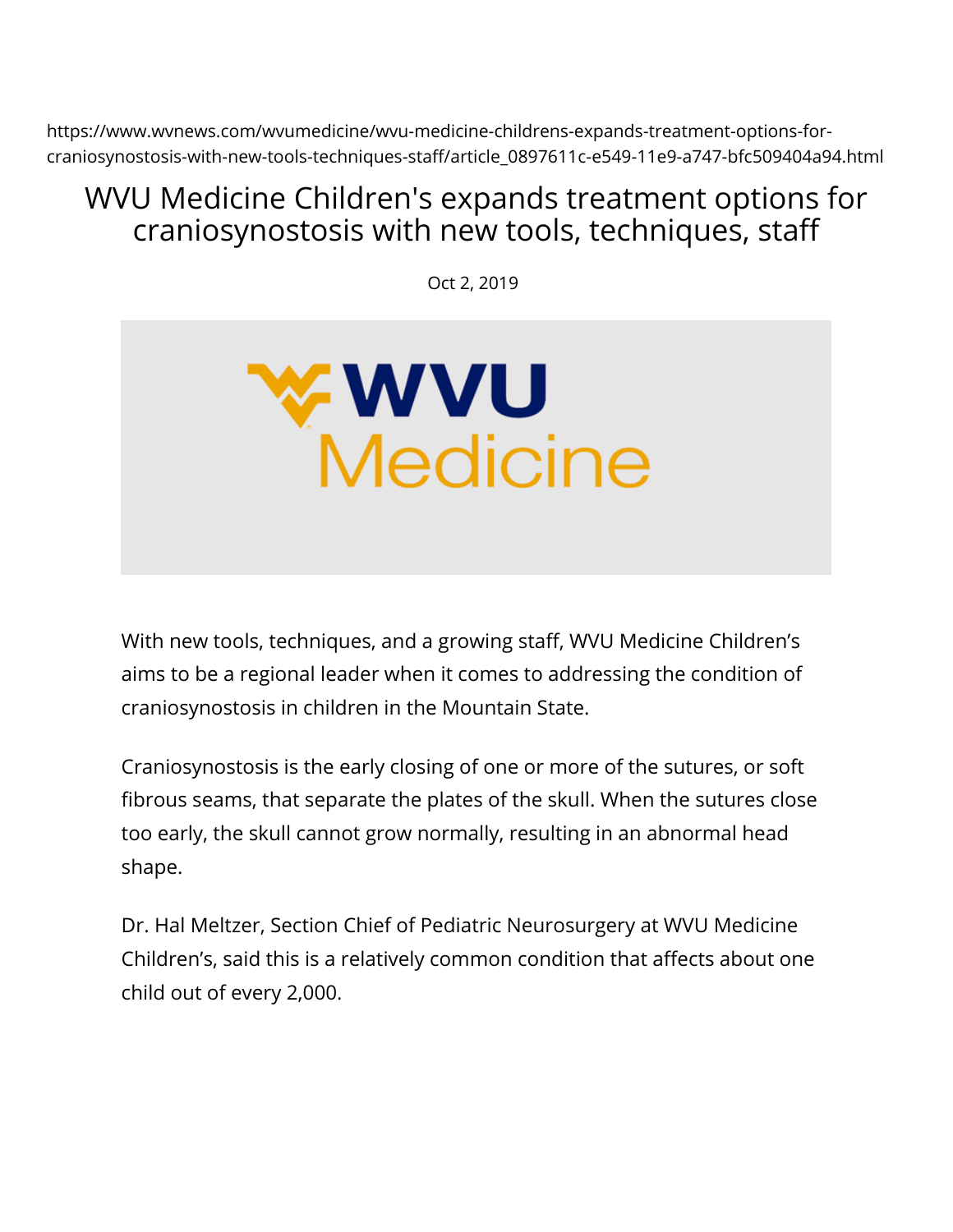

Dr. Hal Meltzer

"Most of the time, we think it's because, perhaps, the head was positioned in a certain way before birth, and it got stuck that way or squeezed in a certain shape. The medical term for that is fetal constraint," he said. "Basically, what that means is that something was pushing on the head before the baby was born, which led to the head being that shape."

Dr. Meltzer said genetics may also play a role, but the precise causes of it are still being researched. Either way, families tend to notice within a few weeks.

Sometimes, he said, a baby that was born through the birth canal rather than a C-section might exhibit an unusual head shape at first, but this is corrected naturally as the infant's brain begins to grow.

"If you're born with a fusion of one of the bones in your skull, then your head shape actually doesn't improve over time as your head grows," Meltzer said, adding that developmental delays of the brain and other effects can result from the condition.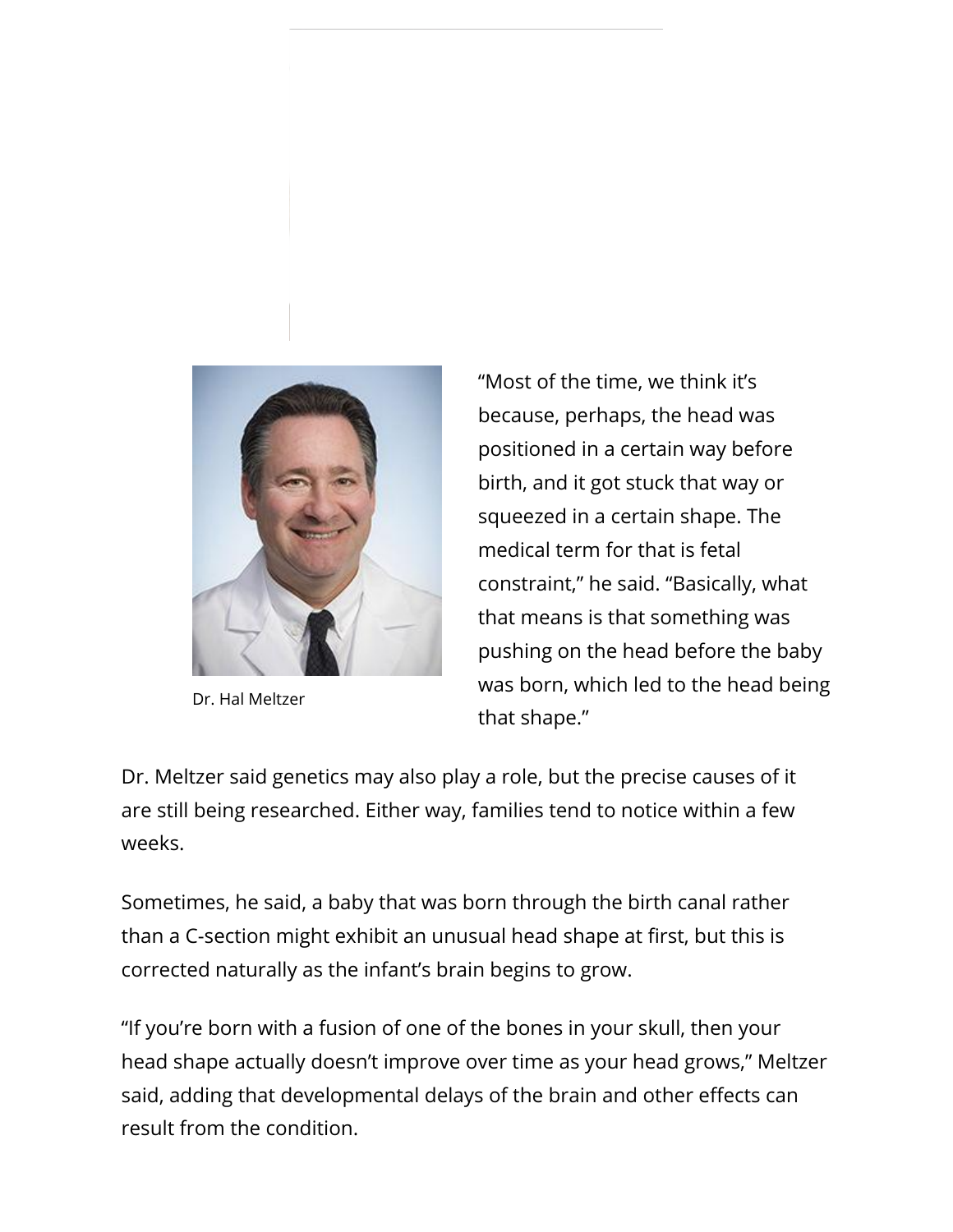The shape of the skull can be corrected with a surgical procedure, the timing of which depends upon which suture is involved and the baby's overall health and development. This is where WVU Medicine Children's Pediatric Craniofacial Center comes into play.

Meltzer, who joined WVU Medicine this spring, has performed about a thousand of these surgeries and is now applying his expertise to a highly balanced team that includes plastic and reconstructive surgeons specializing in craniofacial procedures, nurses, nurse practitioners, pediatric anesthesiologists, and pediatric intensivists, in addition to pediatric neurosurgeons.

"This is a super exciting time to be here because we have forward-thinking leadership, and WVU Medicine Children's has identified its multidisciplinary craniofacial program as one that's going to be fostered as a leadership program for the children of West Virginia," he said. "It's been up and running for a few years, and I think the exciting thing is the opportunity to expand it even further."

He hopes this expansion will lead to the hospital system not only being a comprehensive care resource for West Virginia's families but also those in the surrounding states. With WVU Medicine Children's new tower under construction and set to open in 2021, this has been the driving force behind the expansion.